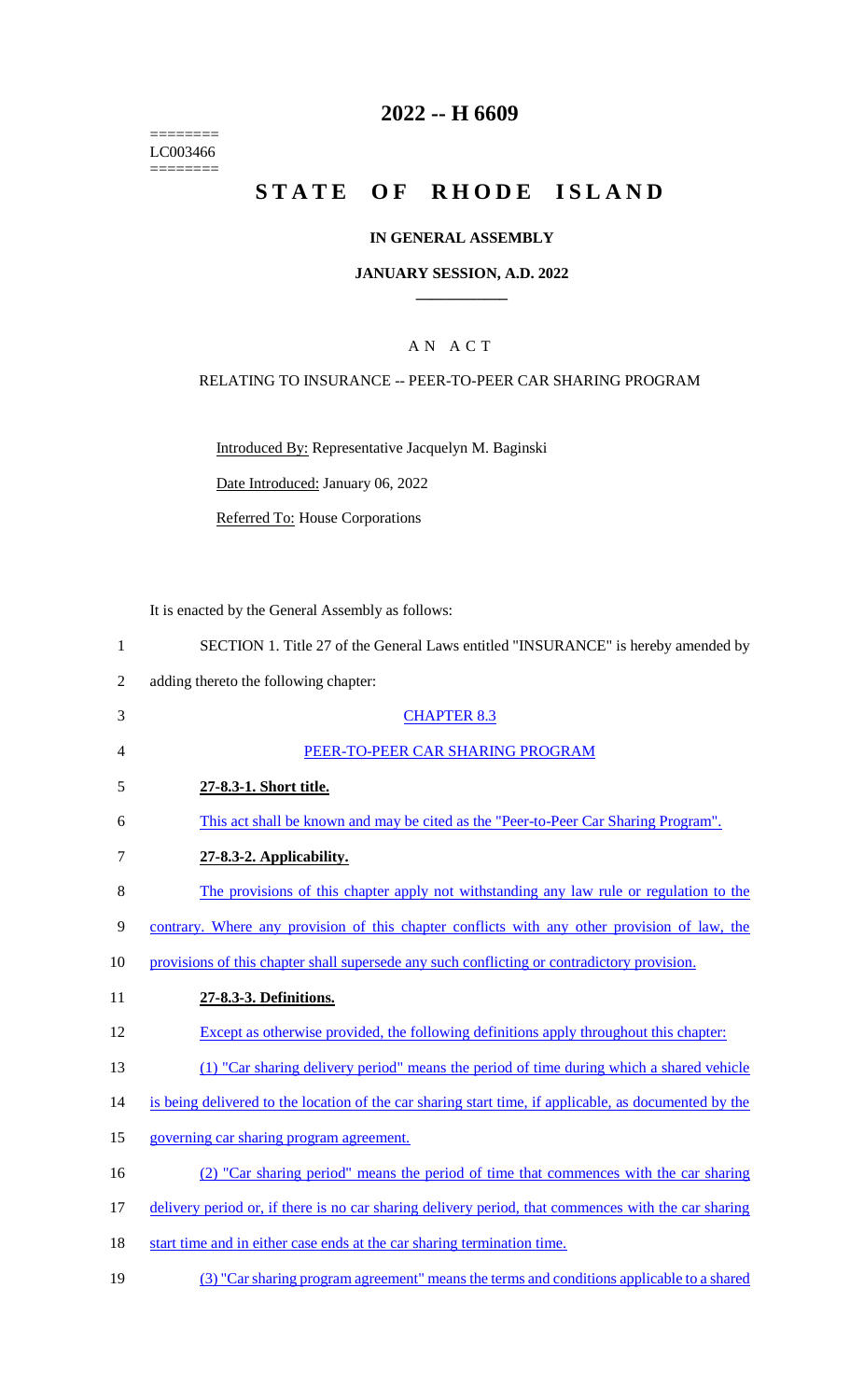1 vehicle owner and a shared vehicle driver that govern the use of a shared vehicle through a peer-2 to-peer car sharing program. "Car sharing program agreement" does not mean a rental car 3 agreement, issued by a motor vehicle rental company as defined in § 31-34.1-1. 4 (4) "Car sharing start time" means the time when the shared vehicle becomes subject to the 5 control of the shared vehicle driver at or after the time the reservation of a shared vehicle is 6 scheduled to begin as documented in the records of a peer-to-peer car sharing program. 7 (5) "Car sharing termination time" means the earliest of the following events: 8 (i) The expiration of the agreed upon period of time established for the use of a shared 9 vehicle according to the terms of the car sharing program agreement if the shared vehicle is 10 delivered to the location agreed upon in the car sharing program agreement; 11 (ii) When the shared vehicle is returned to a location as alternatively agreed upon by the 12 shared vehicle owner and shared vehicle driver as communicated through a peer-to-peer car sharing 13 program, which alternatively agreed upon location shall be incorporated into the car sharing 14 program agreement; or 15 (iii) When the shared vehicle owner or the shared vehicle owner's authorized designee, 16 takes possession and control of the shared vehicle. 17 (6) "Peer-to-peer car sharing" means the authorized use of a vehicle by an individual other 18 than the vehicle's owner through a peer-to-peer car sharing program. "Peer-to-peer car sharing" 19 does not mean rental car or rental activity as described in chapter 34.1 of title 31. 20 (7) "Peer-to-peer car sharing program" means a business platform that connects vehicle 21 owners with drivers to enable the sharing of vehicles for financial consideration. "Peer-to-peer car 22 sharing program" does not mean a rental car company as defined in § 31-34.1-1. 23 (8) "Shared vehicle" means a vehicle that is available for sharing through a peer-to-peer 24 car sharing program. "Shared vehicle" does not mean rental car or rental vehicle as described in § 25 31-34.1-1(4). 26 (9) "Shared vehicle driver" means an individual who has been authorized to drive the 27 shared vehicle by the shared vehicle owner under a car sharing program agreement. 28 (10) "Shared vehicle owner" means the registered owner, or a person or entity designated 29 by the registered owner, of a vehicle made available for sharing to shared vehicle drivers through 30 a peer-to-peer car sharing program. Shared vehicle owner does not mean "rental company" as 31 defined in § 31-34.1-1(4). 32 **27-8.3-4. Insurance coverage during car sharing period.**  33 (a) A peer-to-peer car sharing program shall assume liability, except as provided in 34 subsection (b) of this section, of a shared vehicle owner for bodily injury or property damage to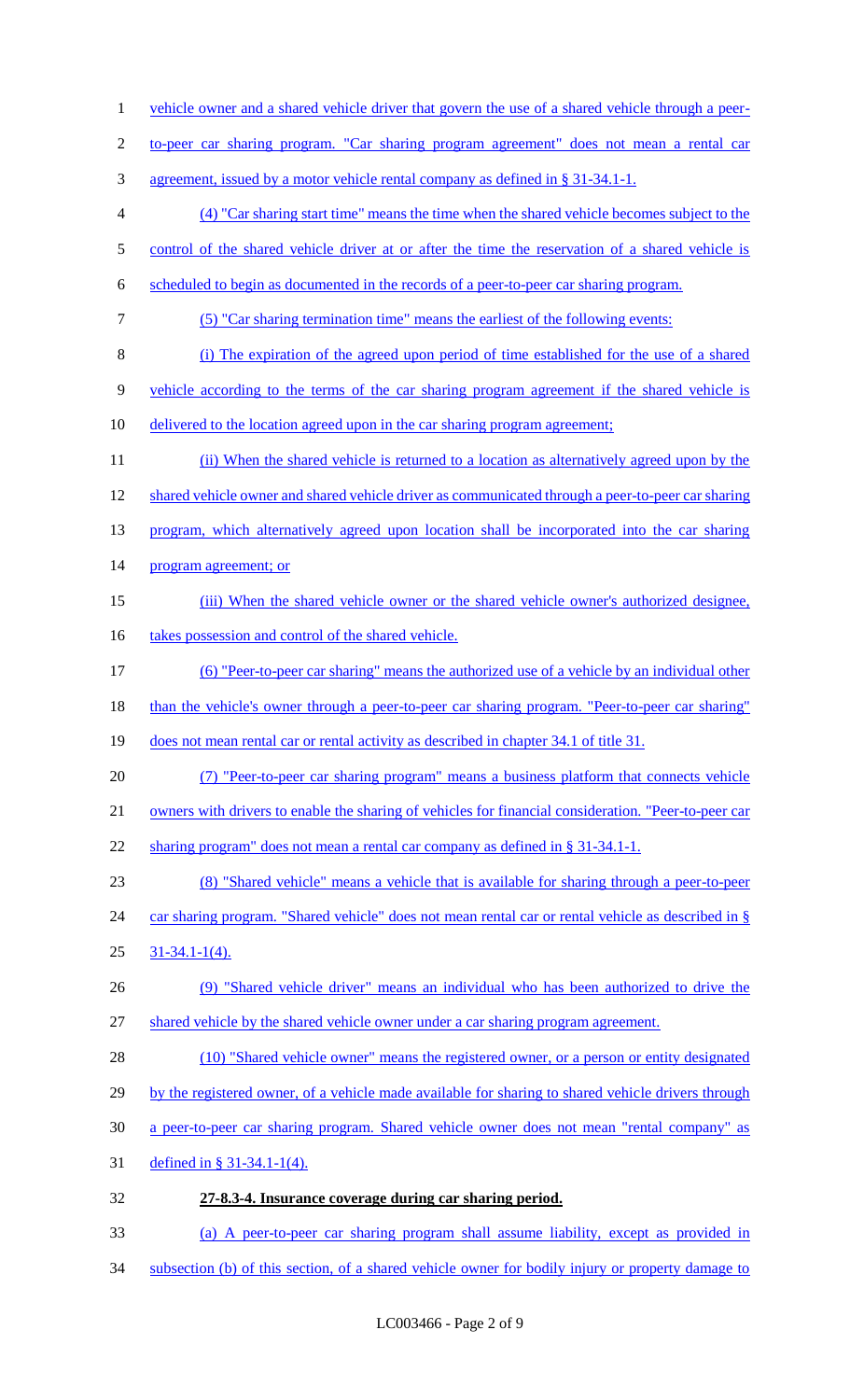1 third parties or uninsured and underinsured motorist or personal injury protection losses during the 2 car sharing period in an amount stated in the peer-to-peer car sharing program agreement which 3 amount may not be less than those set forth in § 31-32-2. 4 (b) Notwithstanding the definition of "car sharing termination time" as set forth in § 27- 5 8.3-3, the assumption of liability under subsection (a) of this section does not apply to any shared 6 vehicle owner when: 7 (1) A shared vehicle owner makes an intentional or fraudulent material misrepresentation 8 or omission to the peer-to-peer car sharing program before the car sharing period in which the loss 9 occurred; or 10 (2) Acting in concert with a shared vehicle driver who fails to return the shared vehicle 11 pursuant to the terms of a car sharing program agreement. 12 (c) Notwithstanding the definition of "car sharing termination time" as set forth in § 27- 13 8.3-3, the assumption of liability under subsection (a) of this section would apply to bodily injury, 14 property damage, uninsured and underinsured motorist or personal injury protection losses by 15 damaged third parties required by § 31-32-2. 16 (d) A peer-to-peer car sharing program shall ensure that, during each car sharing period, 17 the shared vehicle owner and the shared vehicle driver are insured under a motor vehicle liability 18 insurance policy that provides insurance coverage in amounts no less than the minimum amounts 19 set forth in § 31-32-2, and: 20 (1) Recognizes that the shared vehicle insured under the policy is made available and used 21 through a peer-to-peer car sharing program; or 22 (2) Does not exclude use of a shared vehicle by a shared vehicle driver. 23 (e) The insurance described under subsection (d) of this section may be satisfied by motor 24 vehicle liability insurance maintained by: 25 (1) A shared vehicle owner; 26 (2) A shared vehicle driver; 27 (3) A peer-to-peer car sharing program; or 28 (4) Both a shared vehicle owner, a shared vehicle driver, and a peer-to-peer car sharing 29 program. 30 (f) The insurance described in subsection (e) of this section that is satisfying the insurance 31 requirement of subsection (d) of this section shall be primary during each car sharing period and in 32 the event that a claim occurs in another state with minimum financial responsibility limits higher 33 than the limits contained in § 31-32-2, during the car sharing period, the coverage maintained under 34 subsection (e) of this section shall satisfy the difference in minimum coverage amounts, up to the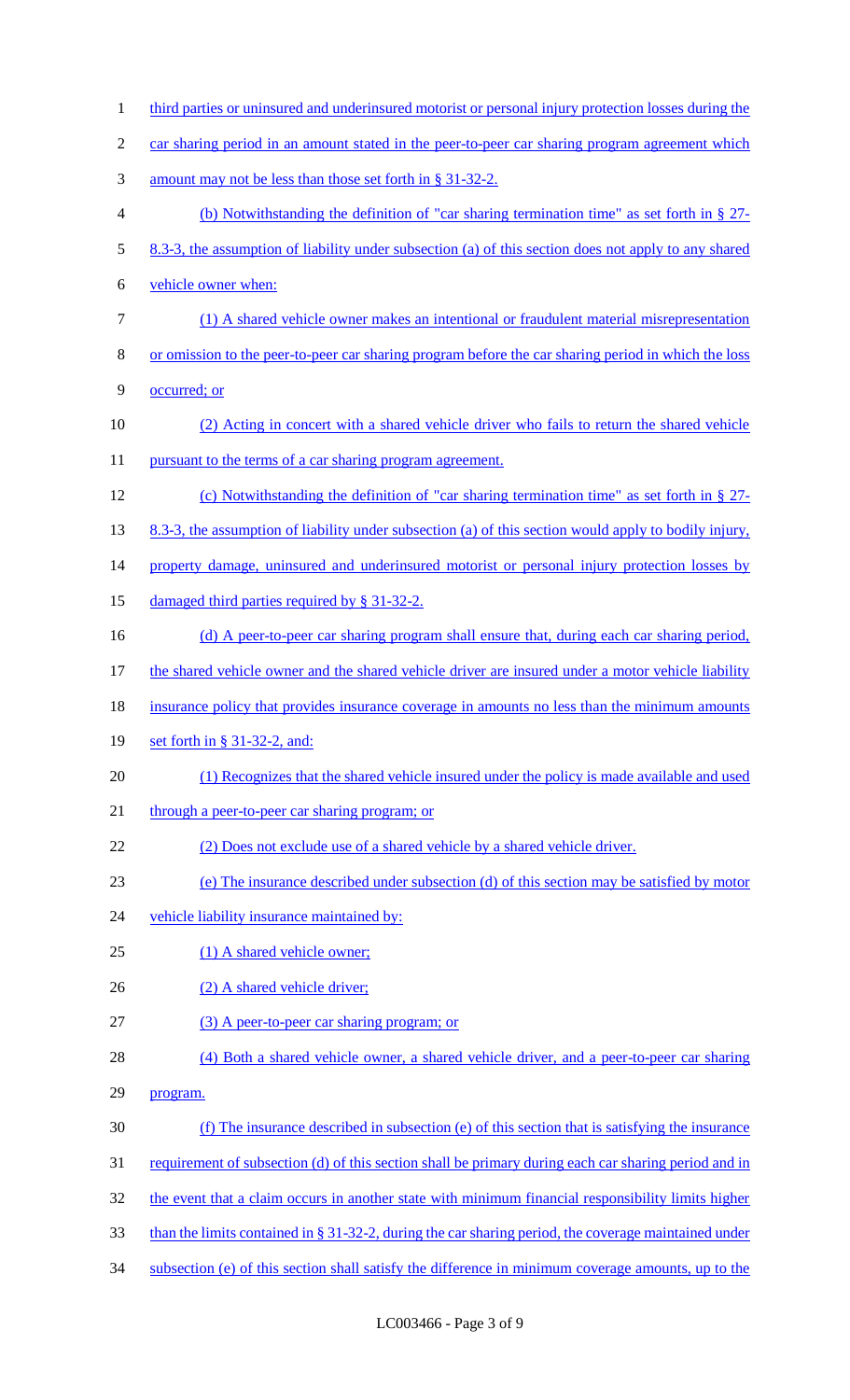- 1 applicable policy limits.
- 2 (g) The insurer, insurers, or peer-to-peer car sharing program providing coverage under
- 3 subsections (d) or (e) of this section shall assume primary liability for a claim when:
- 4 (1) A dispute exists as to who was in control of the shared motor vehicle at the time of the
- 5 loss and the peer-to-peer car sharing program does not have available, did not retain, or fails to
- 6 provide the information required by  $\S$  27-8.3-4; or
- 7 (2) A dispute exists as to whether the shared vehicle was returned to the alternatively agreed
- 8 upon location as required under § 27-8.3-3(5).
- 9 (h) If insurance maintained by a shared vehicle owner or shared vehicle driver in
- 10 accordance with subsection (e) of this section has lapsed or does not provide the required coverage,
- 11 insurance maintained by a peer-to-peer car sharing program shall provide the coverage required by
- 12 subsection (d) of this section beginning with the first dollar of a claim and have the duty to defend
- 13 such claim except under circumstances as set forth in subsection (b) of this section.
- 14 (i) Coverage under an automobile insurance policy maintained by the peer-to-peer car
- 15 sharing program shall not be dependent on another automobile insurer first denying a claim nor
- 16 shall another automobile insurance policy be required to first deny a claim.
- 17 (j) Nothing in this chapter:
- 18 (1) Limits the liability of the peer-to-peer car sharing program for any act or omission of
- 19 the peer-to-peer car sharing program itself that results in injury to any person as a result of the use
- 20 of a shared vehicle through a peer-to-peer car sharing program; or
- 21 (2) Limits the ability of the peer-to-peer car sharing program to, by contract, seek 22 indemnification from the shared vehicle owner or the shared vehicle driver for economic loss 23 sustained by the peer-to-peer car sharing program resulting from a breach of the terms and 24 conditions of the car sharing program agreement.
- 25 **27-8.3-5. Notification of implications of lien.**
- 26 At the time when a vehicle owner registers as a shared vehicle owner on a peer-to-peer car
- 27 sharing program and prior to the time when the shared vehicle owner makes a shared vehicle
- 28 available for car sharing on the peer-to-peer car sharing program, the peer-to-peer car sharing
- 29 program shall notify the shared vehicle owner that, if the shared vehicle has a lien against it, the
- 30 use of the shared vehicle through a peer-to-peer car sharing program, including use without physical
- 31 damage coverage, may violate the terms of the contract with the lienholder.
- 32 **27-8.3-6. Exclusions in motor vehicle liability insurance policies.**
- 33 (a) An authorized insurer that writes motor vehicle liability insurance in this state may
- 34 exclude any and all coverage and the duty to defend or indemnify for any claim afforded under a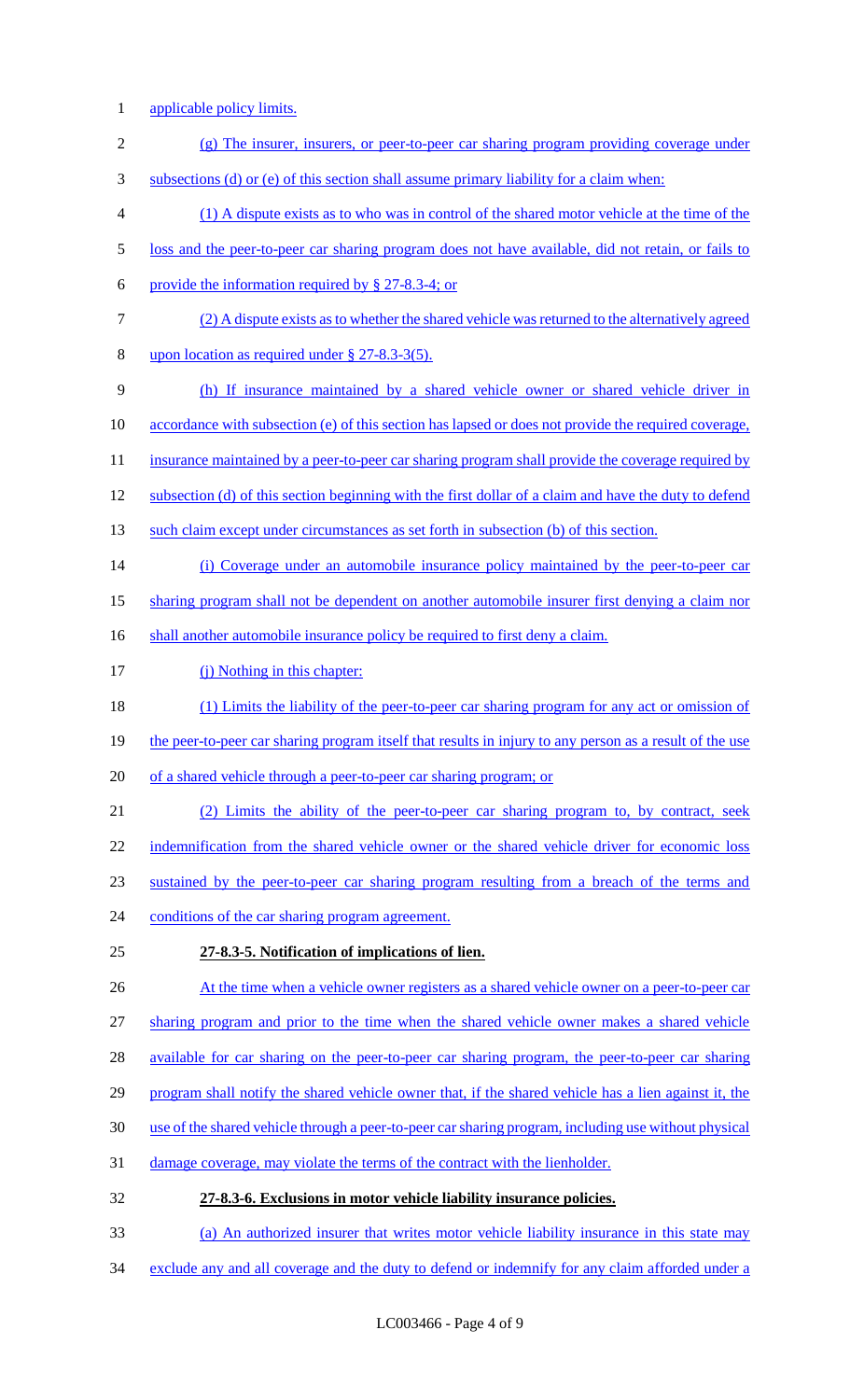1 shared vehicle owner's motor vehicle liability insurance policy, including, but not limited to: 2 (1) Liability coverage for bodily injury and property damage; (2) Uninsured and underinsured motorist coverage; (3) Medical payments coverage; (4) Comprehensive physical damage coverage; and (5) Collision physical damage coverage. (b) Nothing in this chapter invalidates or limits an exclusion contained in a motor vehicle liability insurance policy, including any insurance policy in use or approved for use that excludes coverage for motor vehicles made available for rent, sharing, or hire or for any business use. (c) Nothing in this chapter invalidates limits or restricts an insurer's ability under existing 11 law to underwrite any insurance policy. Nothing in this chapter invalidates, limits or restricts an insurer's ability under existing law to cancel and non-renew policies. **27-8.3-7. Recordkeeping -- Use of vehicle in car sharing.**  14 A peer-to-peer car sharing program shall collect and verify records pertaining to the use of a vehicle, including, but not limited to, times used, car sharing period pick up and drop off locations, 16 fees paid by the shared vehicle driver, and revenues received by the shared vehicle owner and provide that information upon request to the shared vehicle owner, the shared vehicle owner's insurer, or the shared vehicle driver's insurer to facilitate a claim coverage investigation, settlement, negotiation, or litigation. The peer-to-peer car sharing program shall retain the records for a time 20 period not less than four (4) years. **27-8.3-8. Exemptions.**  (a) Vicarious liability. A peer-to-peer car sharing program and a shared vehicle owner shall be exempt from vicarious liability consistent with 49 U.S.C. § 30106 and under any state or local 24 law that imposes liability solely based on vehicle ownership. (b) Rental vehicle surcharge. The receipts of the peer-to-peer car sharing program and the 26 receipts of the shared vehicle owner from peer-to-peer car sharing shall be exempt from the eight percent (8%) rental vehicle surcharge as set forth in § 31-34.1-2. **27-8.3-9. Contribution against indemnification.**  A motor vehicle insurer that defends or indemnifies a claim against a shared vehicle that is excluded under the terms of its policy shall have the right to seek recovery against the motor vehicle 31 insurer of the peer-to-peer car sharing program if the claim is: (1) Made against the shared vehicle owner or the shared vehicle driver for loss or injury 33 that occurs during the car sharing period; and (2) Excluded under the terms of its policy.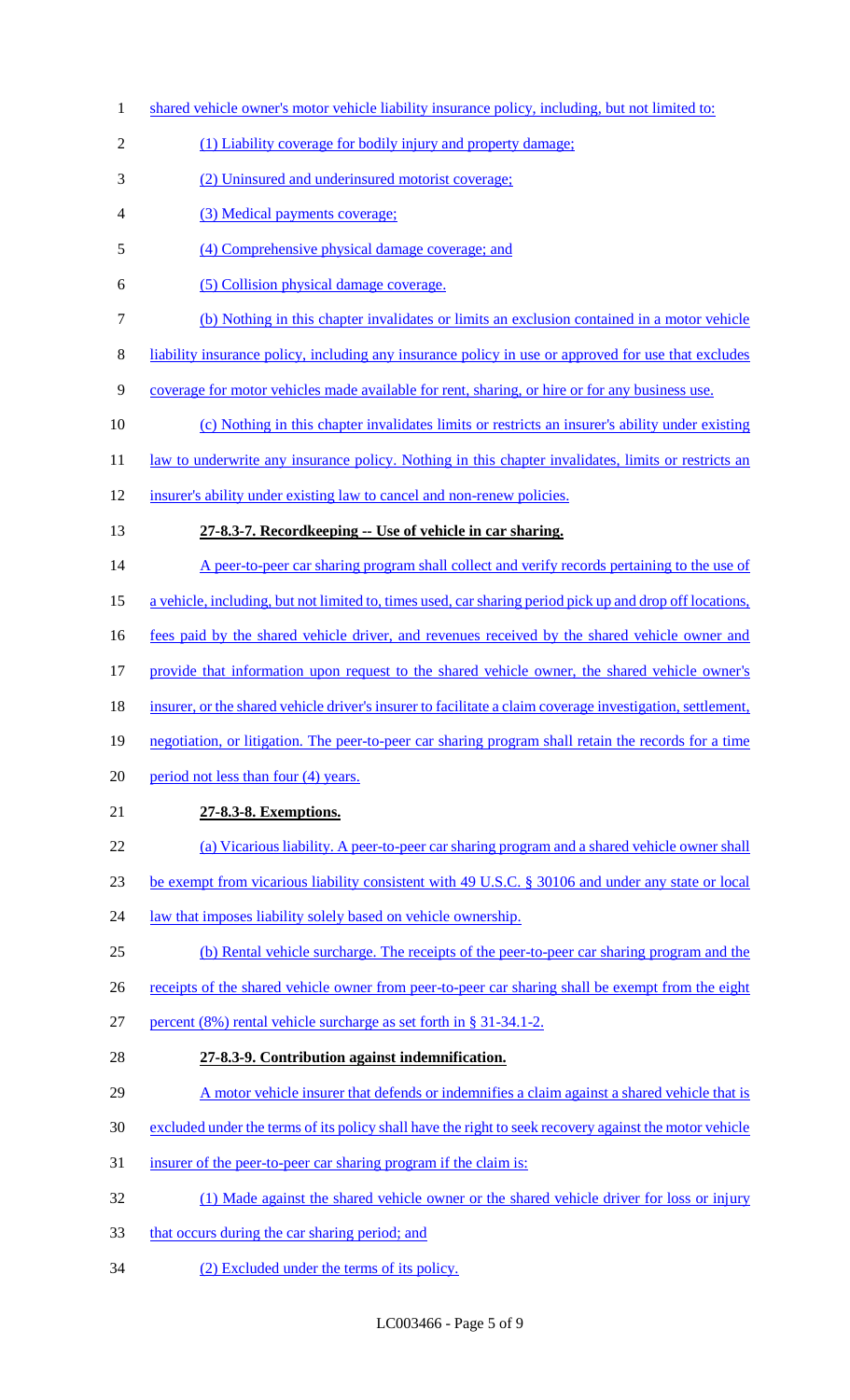**27-8.3-10. Insurable interest.**  (a) Notwithstanding any other law, statute, rule or regulation to the contrary, a peer-to-peer car sharing program shall have an insurable interest in a shared vehicle during the car sharing period. (b) Nothing in this section creates liability on a peer-to-peer car sharing program to maintain the coverage mandated by § 27-8.3-4. (c) A peer-to-peer car sharing program may own and maintain as the named insured one or more policies of motor vehicle liability insurance that provides coverage for: (1) Liabilities assumed by the peer-to-peer car sharing program under a peer-to-peer car 10 sharing program agreement; (2) Any liability of the shared vehicle owner; or (3) Damage or loss to the shared motor vehicle; or any liability of the shared vehicle driver. **27-8.3-11. Consumer protections disclosures.**  14 Each car sharing program agreement made in this state shall disclose to the shared vehicle 15 owner and the shared vehicle driver: (1) Any right of the peer-to-peer car sharing program to seek indemnification from the 17 shared vehicle owner or the shared vehicle driver for economic loss sustained by the peer-to-peer 18 car sharing program resulting from a breach of the terms and conditions of the car sharing program agreement; (2) That a motor vehicle liability insurance policy issued to the shared vehicle owner for 21 the shared vehicle or to the shared vehicle driver does not provide a defense or indemnification for 22 any claim asserted by the peer-to-peer car sharing program; (3) That the peer-to-peer car sharing program's insurance coverage on the shared vehicle 24 owner and the shared vehicle driver is in effect only during each car sharing period and that, for any use of the shared vehicle by the shared vehicle driver after the car sharing termination time, the 26 shared vehicle driver and the shared vehicle owner may not have insurance coverage; (4) The daily rate, fees, and if applicable, any insurance or protection package costs that 28 are charged to the shared vehicle owner or the shared vehicle driver; (5) That the shared vehicle owner's motor vehicle liability insurance may not provide coverage for a shared vehicle; (6) An emergency telephone number to personnel capable of fielding roadside assistance 32 and other customer service inquiries; and (7) If there are conditions under which a shared vehicle driver must maintain a personal automobile insurance policy with certain applicable coverage limits on a primary basis in order to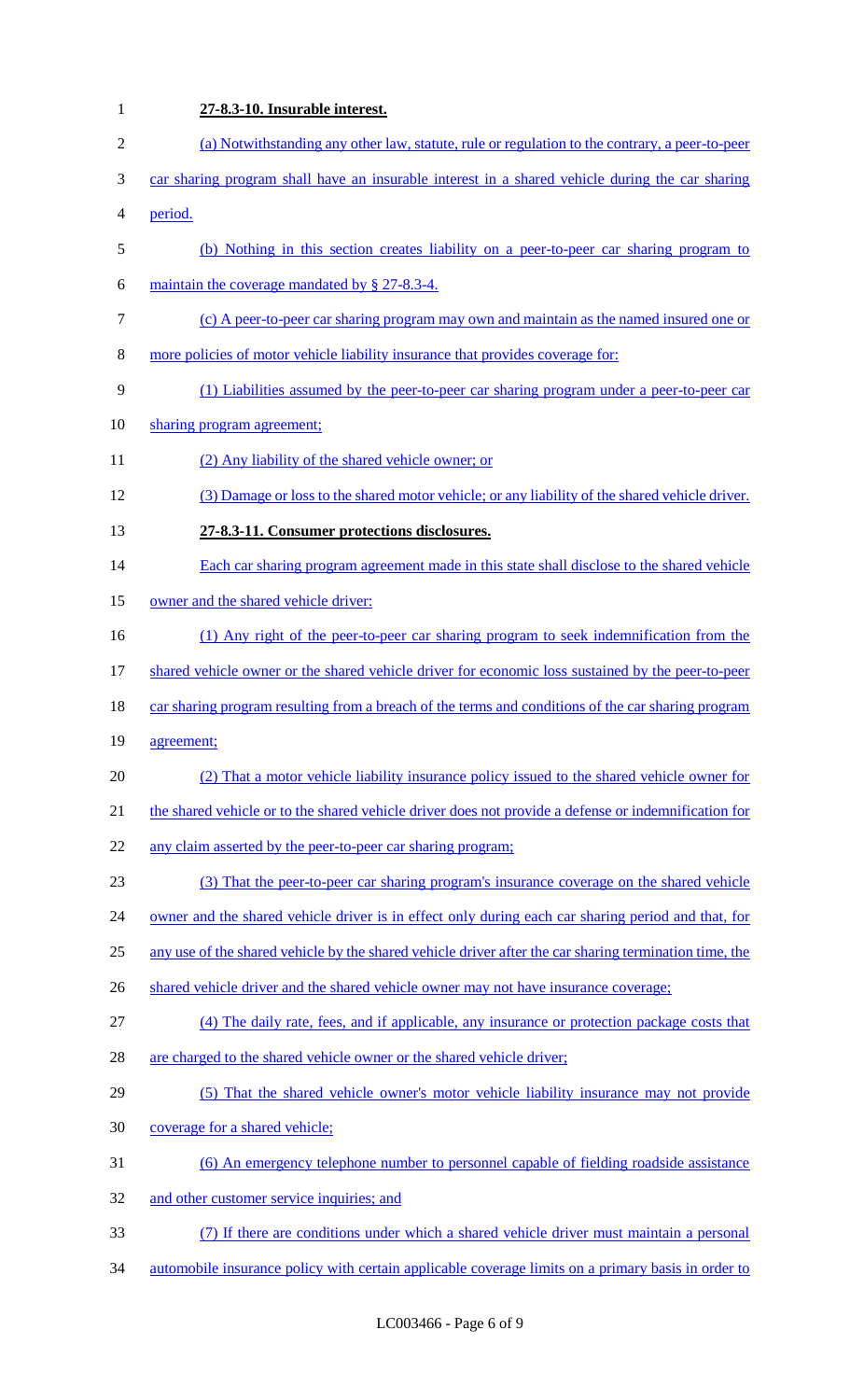| $\mathbf{1}$   | book a shared motor vehicle.                                                                             |
|----------------|----------------------------------------------------------------------------------------------------------|
| $\mathfrak{2}$ | 27-8.3-12. Driver's license verification and data retention.                                             |
| 3              | (a) A peer-to-peer car sharing program may not enter into a peer-to-peer car sharing                     |
| 4              | program agreement with a driver unless the driver who will operate the shared vehicle:                   |
| 5              | (1) Holds a driver's license issued under chapter 10 of title 31 that authorizes the driver to           |
| 6              | operate vehicles of the class of the shared vehicle; or                                                  |
| $\tau$         | (2) Is a nonresident who:                                                                                |
| 8              | (i) Has a driver's license issued by the state or country of the driver's residence that                 |
| 9              | authorizes the driver in that state or country to drive vehicles of the class of the shared vehicle; and |
| 10             | (ii) Is at least the same age as that required of a resident to drive; or                                |
| 11             | (3) Otherwise is specifically authorized by $\S$ 31-10-2 to drive vehicles of the class of the           |
| 12             | shared vehicle.                                                                                          |
| 13             | (b) A peer-to-peer car sharing program shall keep a record of:                                           |
| 14             | (1) The name and address of the shared vehicle driver;                                                   |
| 15             | (2) The number of the driver's license of the shared vehicle driver and each other person,               |
| 16             | if any, who will operate the shared vehicle; and                                                         |
| 17             | (3) The place of issuance of the driver's license.                                                       |
| 18             | 27-8.3-13. Responsibility for equipment.                                                                 |
| 19             | A peer-to-peer car sharing program shall have sole responsibility for any equipment, such                |
| 20             | as a GPS system or other special equipment that is put in or on the vehicle to monitor or facilitate     |
| 21             | the car sharing transaction, and shall agree to indemnify and hold harmless the vehicle owner for        |
| 22             | any damage to or theft of such equipment during the sharing period not caused by the vehicle             |
| 23             | owner. The peer-to-peer car sharing program has the right to seek indemnity from the shared vehicle      |
| 24             | driver for any loss or damage to such equipment that occurs during the sharing period.                   |
| 25             | 27-8.3-14. Automobile safety recalls.                                                                    |
| 26             | (a) At the time when a vehicle owner registers as a shared vehicle owner on a peer-to-peer               |
| 27             | car sharing program and prior to the time when the shared vehicle owner makes a shared vehicle           |
| 28             | available for car sharing on the peer-to-peer car sharing program, the peer-to-peer car sharing          |
| 29             | program shall:                                                                                           |
| 30             | (1) Verify that the shared vehicle does not have any safety recalls on the vehicle for which             |
| 31             | the repairs have not been made; and                                                                      |
| 32             | (2) Notify the shared vehicle owner of the requirements under subsection (b) of this section.            |
| 33             | (b)(1) If the shared vehicle owner has received an actual notice of a safety recall on the               |
| 34             | vehicle, a shared vehicle owner may not make a vehicle available as a shared vehicle on a peer-to-       |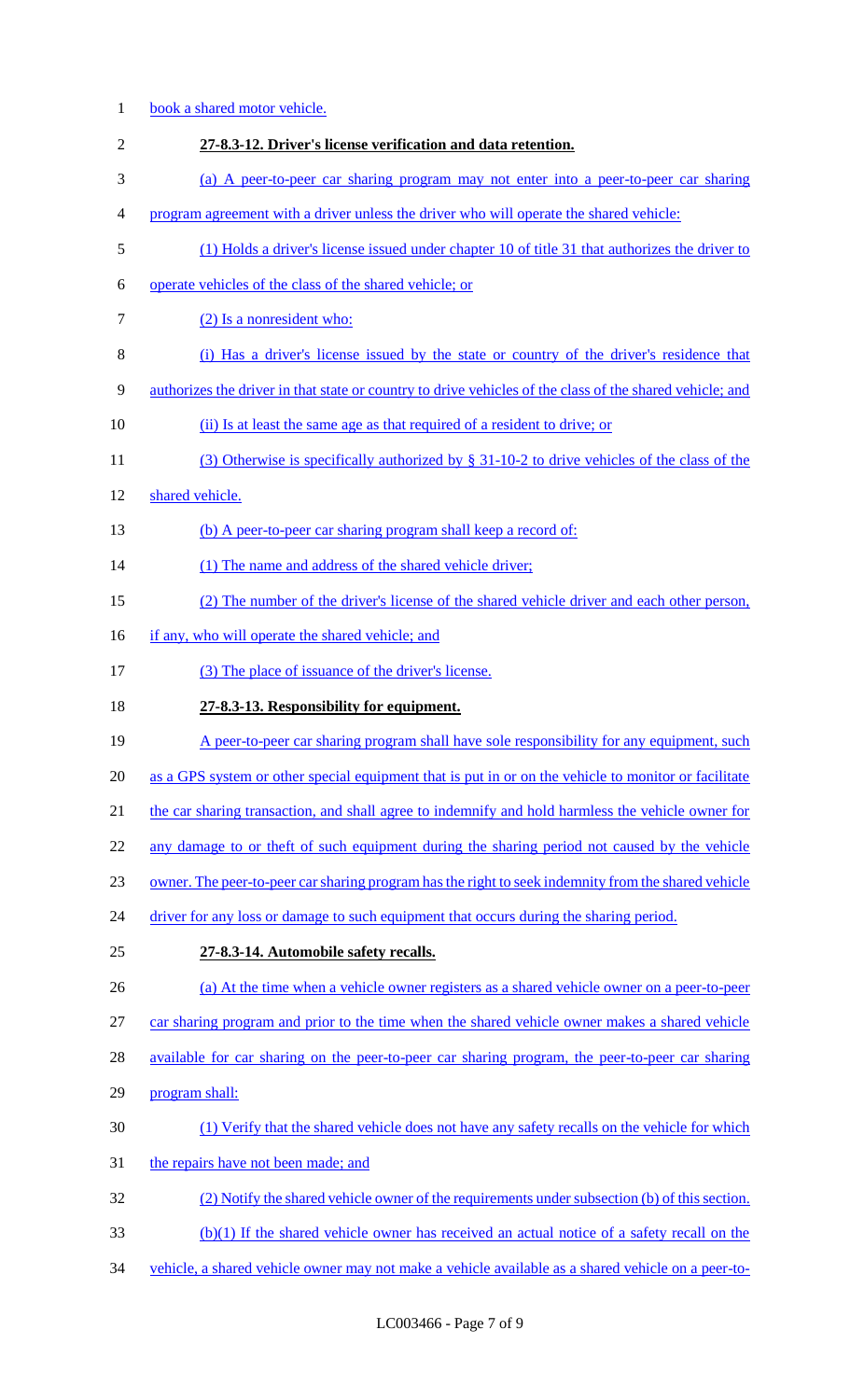- 1 peer car sharing program until the safety recall repair has been made.
- 2 (2) If a shared vehicle owner receives an actual notice of a safety recall on a shared vehicle
- 3 while the shared vehicle is made available on the peer-to-peer car sharing program, the shared
- 4 vehicle owner shall remove the shared vehicle as available on the peer-to-peer car sharing program,
- 5 as soon as practicably possible after receiving the notice of the safety recall and until the safety
- 6 recall repair has been made.
- 7 (3) If a shared vehicle owner receives an actual notice of a safety recall while the shared
- 8 vehicle is being used in the possession of a shared vehicle driver, as soon as practicably possible
- 9 after receiving the notice of the safety recall, the shared vehicle owner shall notify the peer-to-peer
- 10 car sharing program about the safety recall in order that the shared vehicle owner may address the
- 11 safety recall repair.
- 12 SECTION 2. This act shall take effect on April 1, 2023.

======== LC003466 ========